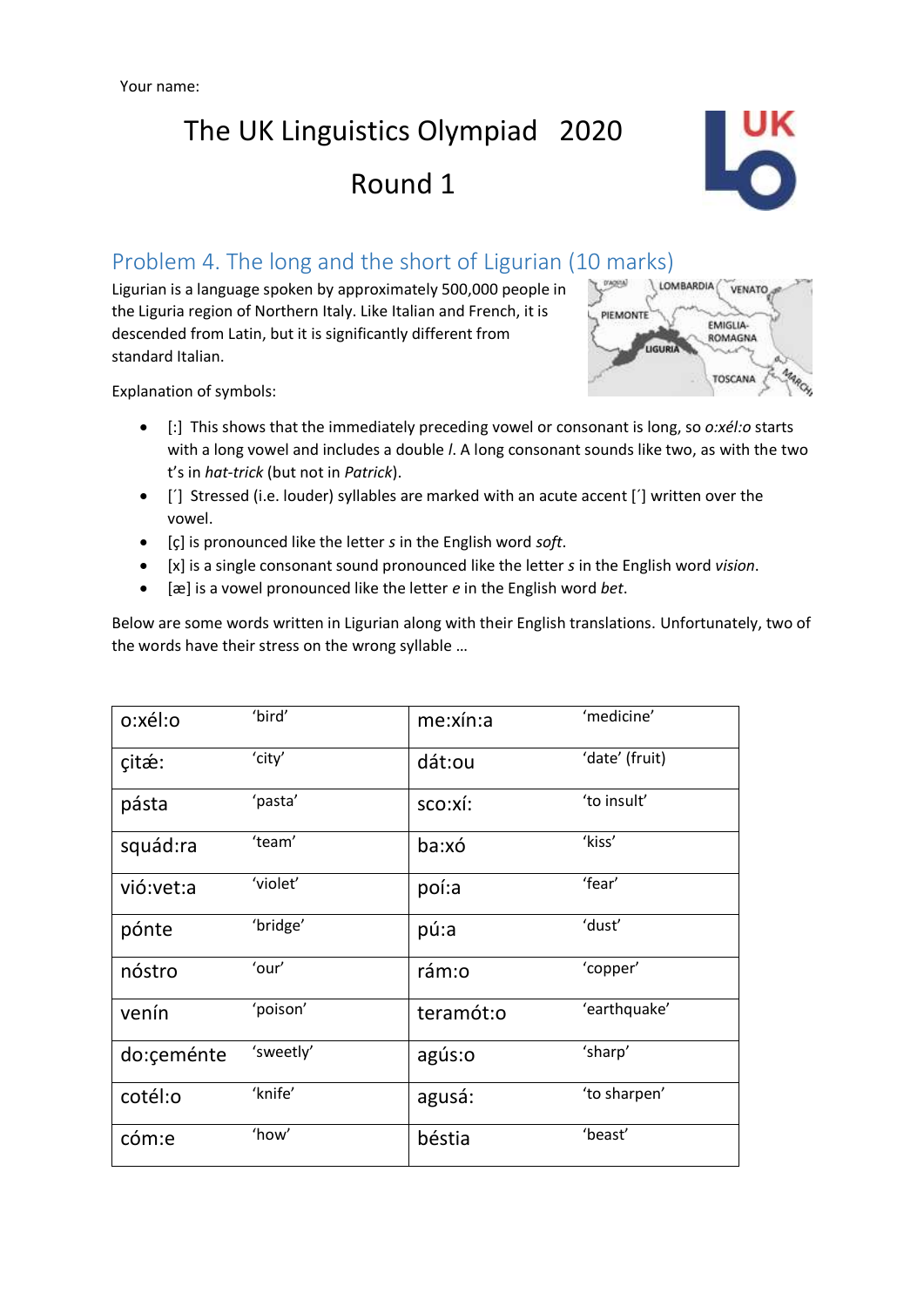# The UK Linguistics Olympiad 2020 Round 1



### **Q4.1.**

Identify the two words from the list above which have their stress on the wrong syllable and write them below with their stress on the correct syllable.

### **Q4.2.**

Add accents to the following Ligurian words to show which syllable should be stressed.

| bolac:o | 'bucket'    | abitud:ine | 'habit'     |
|---------|-------------|------------|-------------|
| se:i    | 'six'       | acordio    | 'agreement' |
| furmine | 'lightning' | æ:goa      | 'water'     |